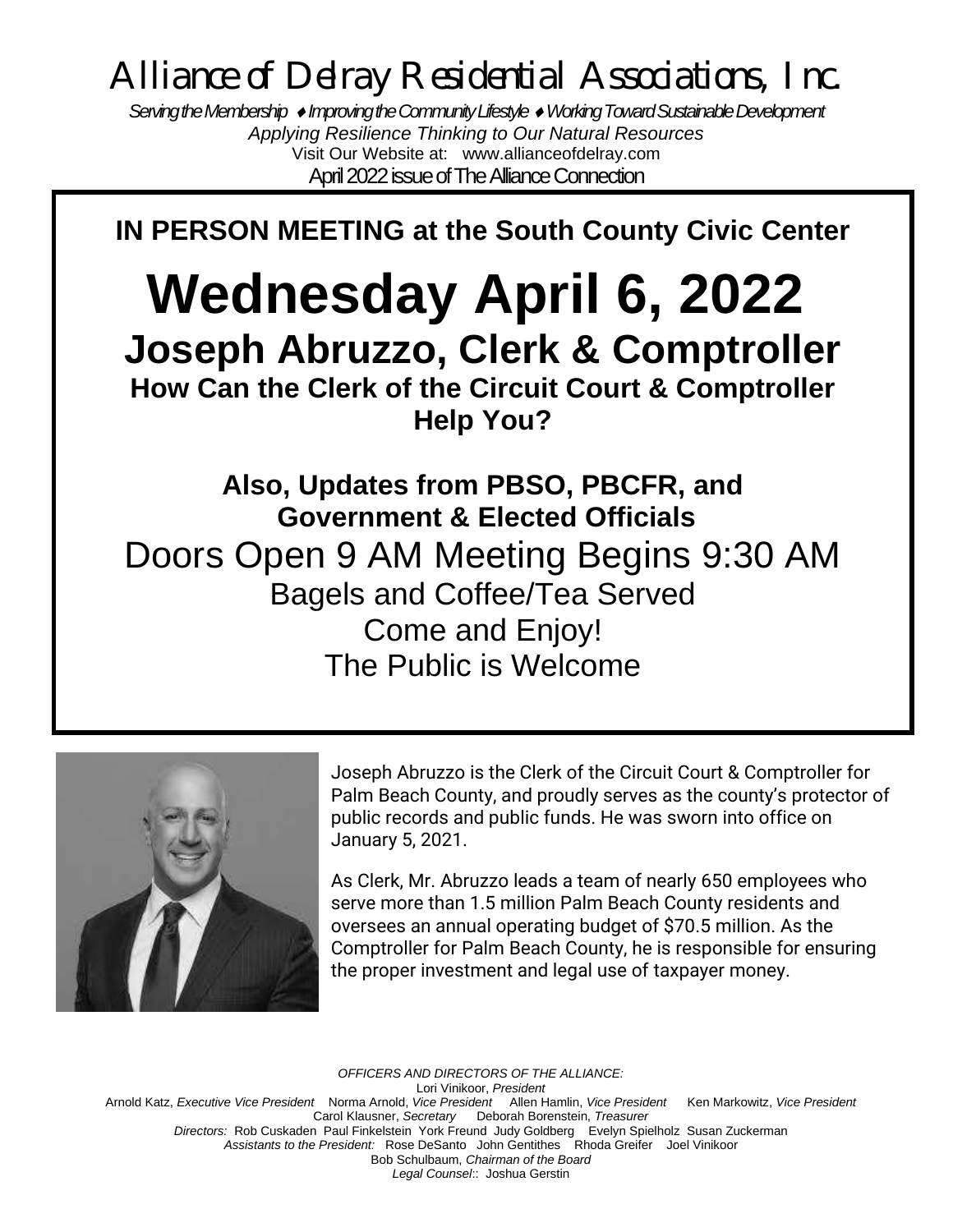### **Alliance Meets with Florida Secretary of Transportation to Request Expedited Expansion of Atlantic Avenue**



On February 28, 2022, the Alliance leadership met with Kevin Thibault, Florida Secretary of Transportation, and Commissioner Maria Sachs to discuss the public concerns about the delay in improving infrastructure in south Palm Beach County, construction of a bridge over the Turnpike and Flavor Pict Road and expediting expansion of Atlantic Avenue between State Road 7/441 and Jog Road.

 Secretary Thibault indicated that these projects are planned to begin during fiscal year 2024 and there still are insufficient funds available to accelerate the schedule. Projections are that there will be no significant relief until the end of the

Separate the myths from the facts.

Farmers care.

About the land.

About the water.

About feeding you.

Come see for yourself. Take a free tour by emailing: league@sugarcaneleague.org

**ERS GROW OUR** 

decade. The Alliance will continue to work on ways to expedite the expansion which is desperately needed for the Atlantic Avenue corridor.

 Other issues addressed included the need for sound walls for communities bordering the Florida Turnpike when the expansion to ten lanes occurs and speeding concerns along State Road 7/441. Photo: Secretary Thibault seated next to Commissioner Maria Sachs (standing).

#### **Lyons Road Widening Begins Next Phase**

On February 28 the Palm Beach County Department of Engineering began the next phase to widen Lyons Road from two to four lanes. This work includes paving from the L-38 canal to south of 152nd

place. Over 2,000 homes in four communities use this portion of Lyons Road as their primary entrance.



The roadwork is scheduled to be completed by 3rd Quarter of 2022. New signals at intersection of Atlantic Avenue and Lyons Road, the final stage of this project, is contracted to be completed by 10-21- 2022. At that time the expansion of Lyons south of Atlantic should be complete but there will be a need for additional

work to expand the roadway to accommodate slow moving farm vehicles.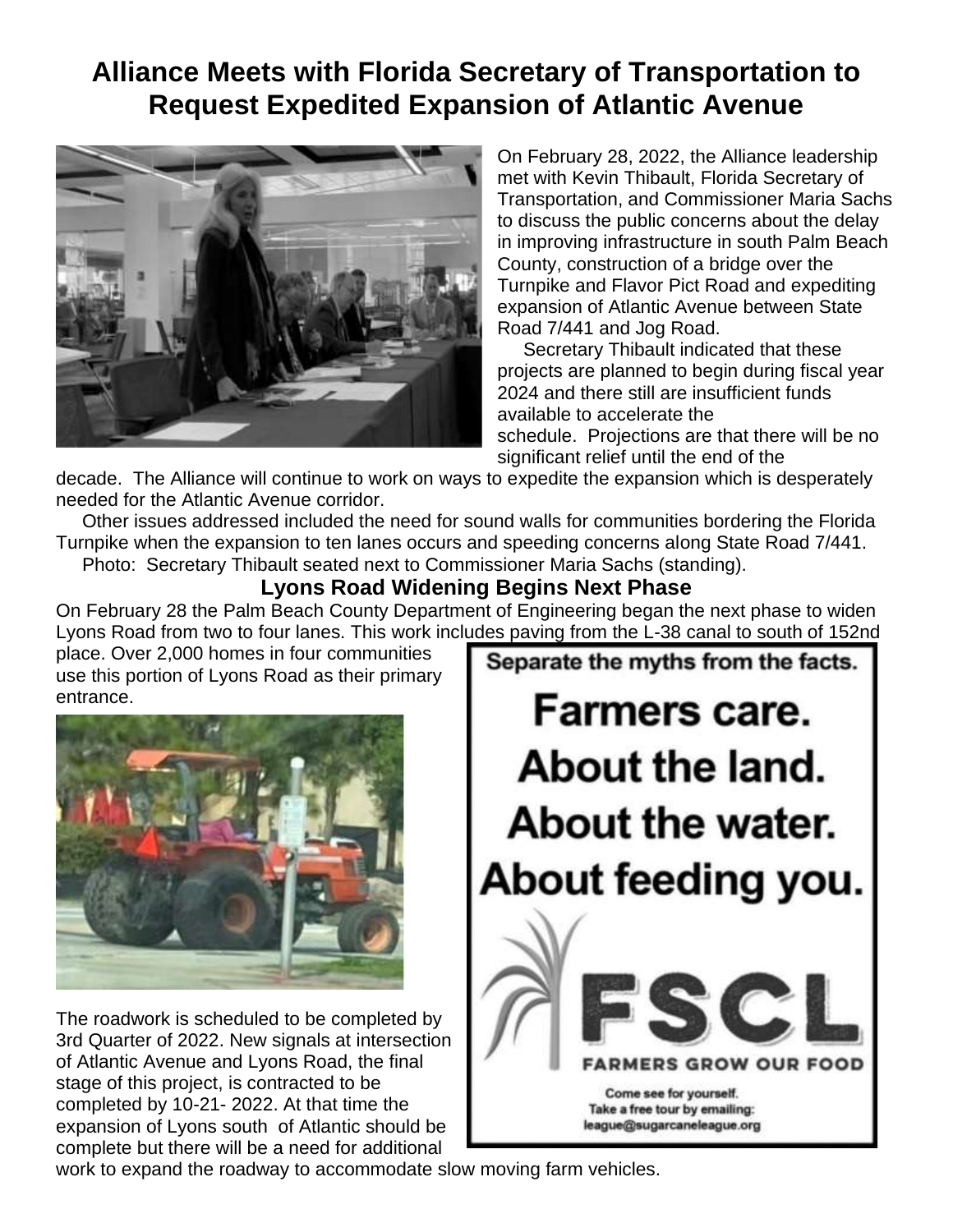# **IN AN EMERGENCY, TAKE ME TO**



PALM BEACH HEALTH NETWORK 5352 LINTON BLVD., DELRAY BEACH

- **O** Level I Trauma Center
- **O** Comprehensive Stroke Center
- **O** Board Certified Emergency Medicine Physicians
- O Dedicated Nurses Certified in Advanced Cardiac Life Support and **Pediatric Advanced Life Support**
- **O** South Florida's Only TCAR Center of Excellence

**AMERICA'S** 

50 Kest

**HOSPITALS** 

 $: 1010$ 

healthgrades.

O Pulmonary Embolism Response Team (PERT)

PATIENT SAFETY

**EXCELLENCE** 

**AWARD** 

 $= 2021 =$ 

healthgrades.

For updated visitor info, visit palmbeachhealthnetwork.com.

For non-life threatening emergencies, you can CHECK-IN ONLINE at delraymedicalctr.com and wait in the comfort of your home until your appointment time.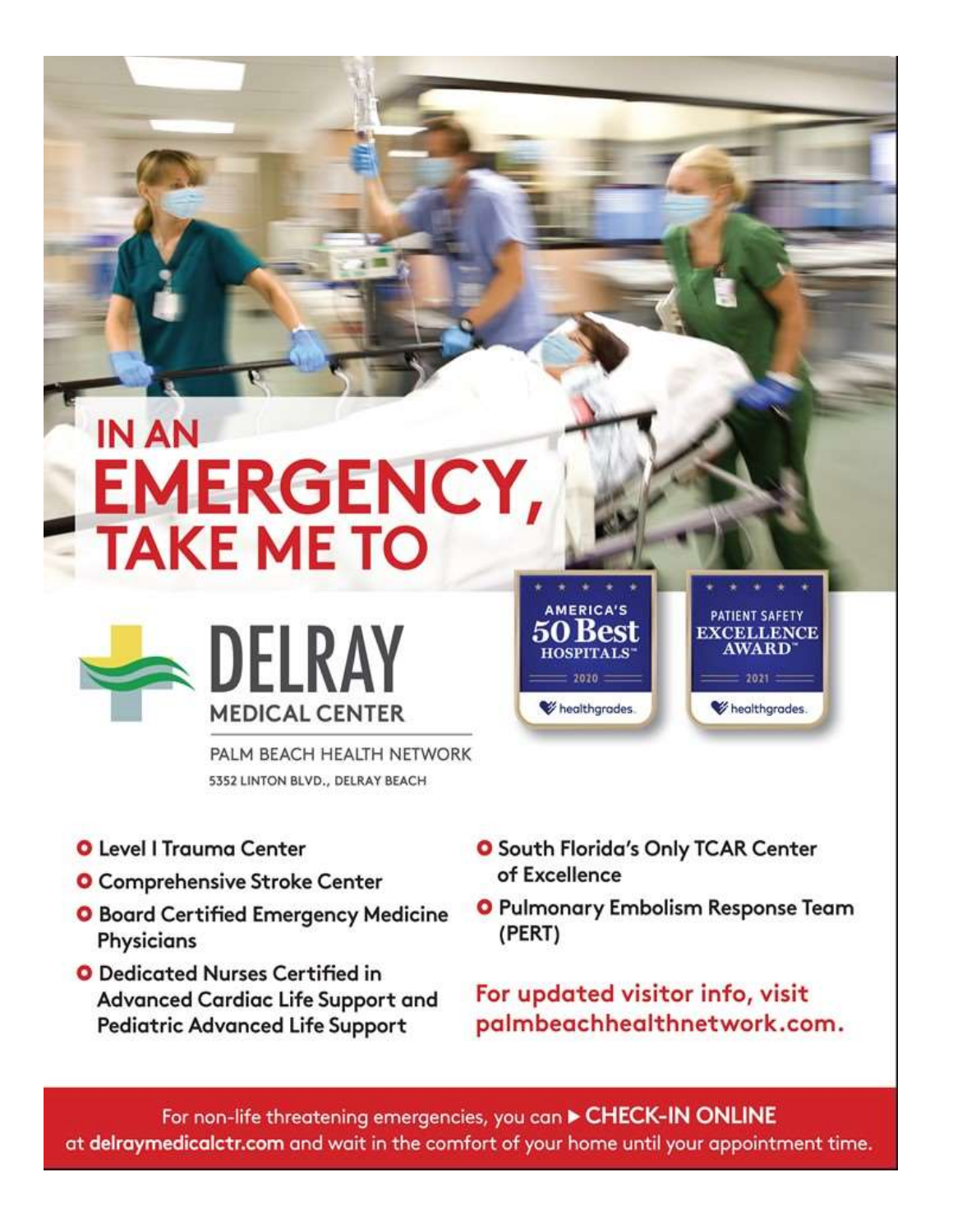#### Summary of March 2, 2022 Meeting

President Lori Vinikoor welcomed attendees to the meeting

- President Vinikoor showed a video of the Boca Raton-Delray Beach area around State Road 7/441 that is a part of the Ag Reserve. GL Homes is proposing a land swap that would increase the density of the area with a 1250-unit development.
- Board Members Rob Cuskaden, Judy Goldberg, Lori Vinikoor, Norma Arnold, and Carol Klausner whose terms of office were about to expire were reelected to the Board. York Freund, was elected to fill a vacant position
- Captain Rob Sandt of the PBC Sheriff's Office told of the traffic problems in the area and the Sheriff Department's work to combat speeding, and reckless driving and inattentiveness. He once again admonished drivers to always remove any valuables from their cars and to lock the doors when leaving the vehicle.
- Chief Pete Hund of the PBC Fire Rescue announced that Chief Duren will leave Fire Rescue to become Assistant to Verdenia Baker. Patrick Kennedy will fill the vacancy.
- Palm Beach County Commissioner Maria Sachs supplied the group with many interesting facts.
- The Department of Transportation (DOT) reports that many people are moving to this area, and as a result, the DOT is scheduled to begin widening State Road 7/441, Lyons Road, and W. Atlantic Avenue to handle the anticipated increase in traffic.
- Eric Call, Director of Parks and Recreation of Palm Beach County, announced that there has been a 30 - 40% increase in attendance at County parks during the Covid pandemic. Mr. Call reported that the Palm Beach County Park System is the 2nd largest in Florida and the 11th largest in the United States. It was noted that proximity to parks increases property values as well as producing environmental benefits and physical and mental well-being. Mr. Call presented a video that gave an overview of the PBC parks, beaches, pools, trails, golf courses, and more.
- Bonnie LeMay, Administrator of the Morikami Museum and Gardens related how the Morikami was donated to PBC in 1974. It is a part of the Parks and Recreation Department. A master plan for the area was created. The museum, the expanded gardens, the artisan village, and so many more additions and improvements attract many visitors all year round. Plans for the future envision controlled growth and a retreat style opportunity found in a Japanese Inn.

The next meeting of the Membership will be held on April 6, 2022. The speaker will be Clerk & Comptroller Joseph Abruzzo. Topic: "How Can the Clerk of the Circuit Court & Comptroller Help You?" Please come for bagels, cream cheese, coffee/tea and very special cupcakes!

Submitted by Carol Klausner, Secretary



Kennedy worked much of his career down in the  $\epsilon$ south end of the County and he still lives in the Wort Boca Paton area Current PBCFR Fire Chief, Chief Duren (photo left), was approached by the County Administrator, Mrs. Verdenia Baker, and asked if he would join her staff as one of the Assistant County Administrators for Palm Beach County. He accepted her offer and while he will be greatly missed by the Alliance and members of PBCFR, it is exciting to announce that Assistant Chief Pat Kennedy (photo right) has been picked to replace him as the new Fire Rescue Administrator for Palm Beach County. Chief west Boca Raton area.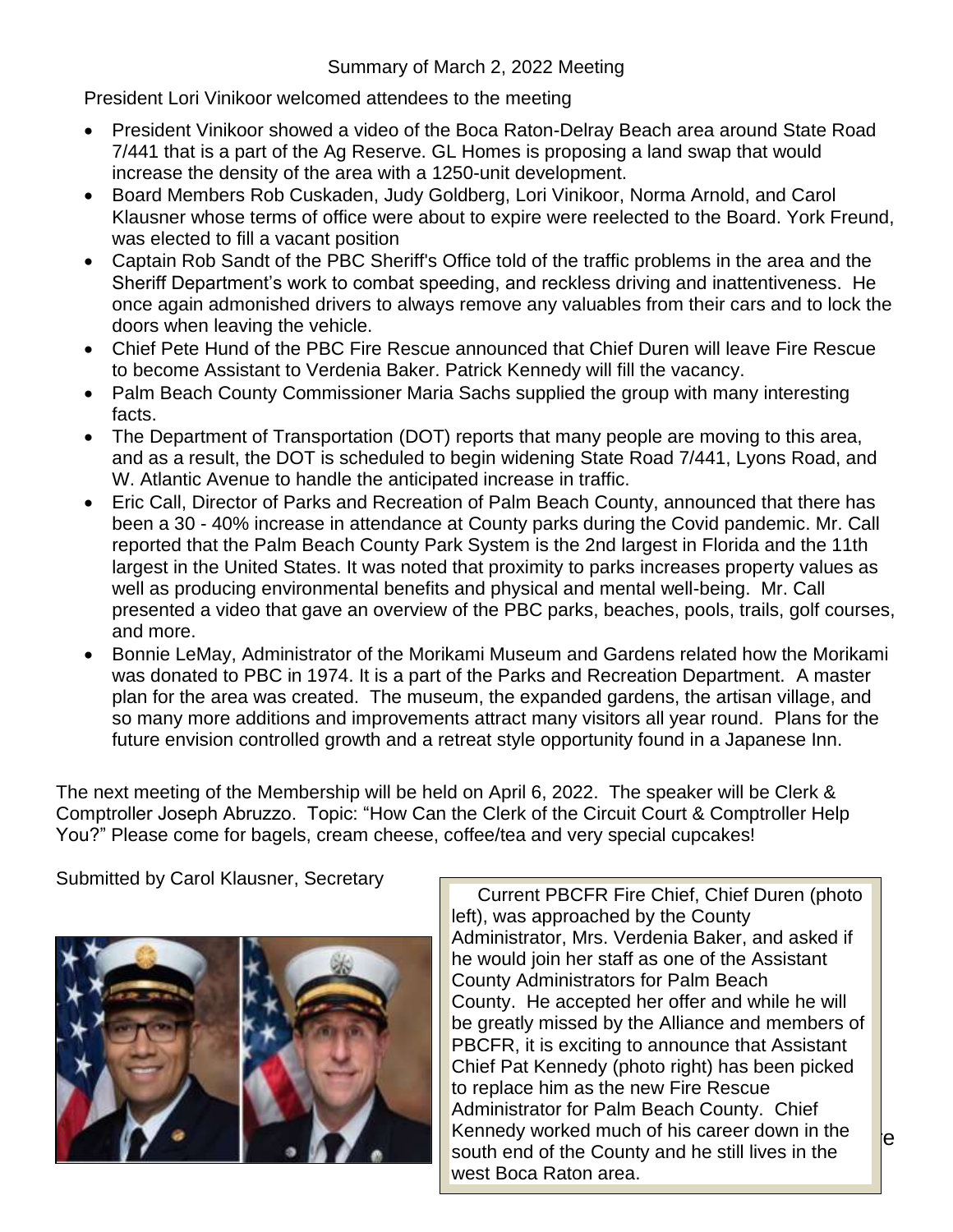

Attendees to the March 3, 2022, meeting were given VIP passes to visit the Morikami Museum and Japanese Gardens. The Museum was donated to Palm Beach County in the 1970s. It consists of 16 acres of authentic Japanese gardens, exhibitions of Japanese art, an authentic tea house, museum store

an award-winning café and year-round cultural programming. Morikami remains the nation's only museum dedicated to Japanese living culture and its gardens are recognized among the finest outside Japan.





Tired of not being able to get things done? Does your Board of Directors want to be more effective?

Contact us today for a free one hour governing document review. Mention this ad when calling. Telephone: (561)750-3456

> **Gerstin & Associates Full Service Community Association Law Firm**









Photo from left: Lori Vinikoor, President, Bonnie LeMay, Director of the Morikami, Eric Call, Director PBC Parks & Recreation and Bob Schulbaum, Chairman of the Board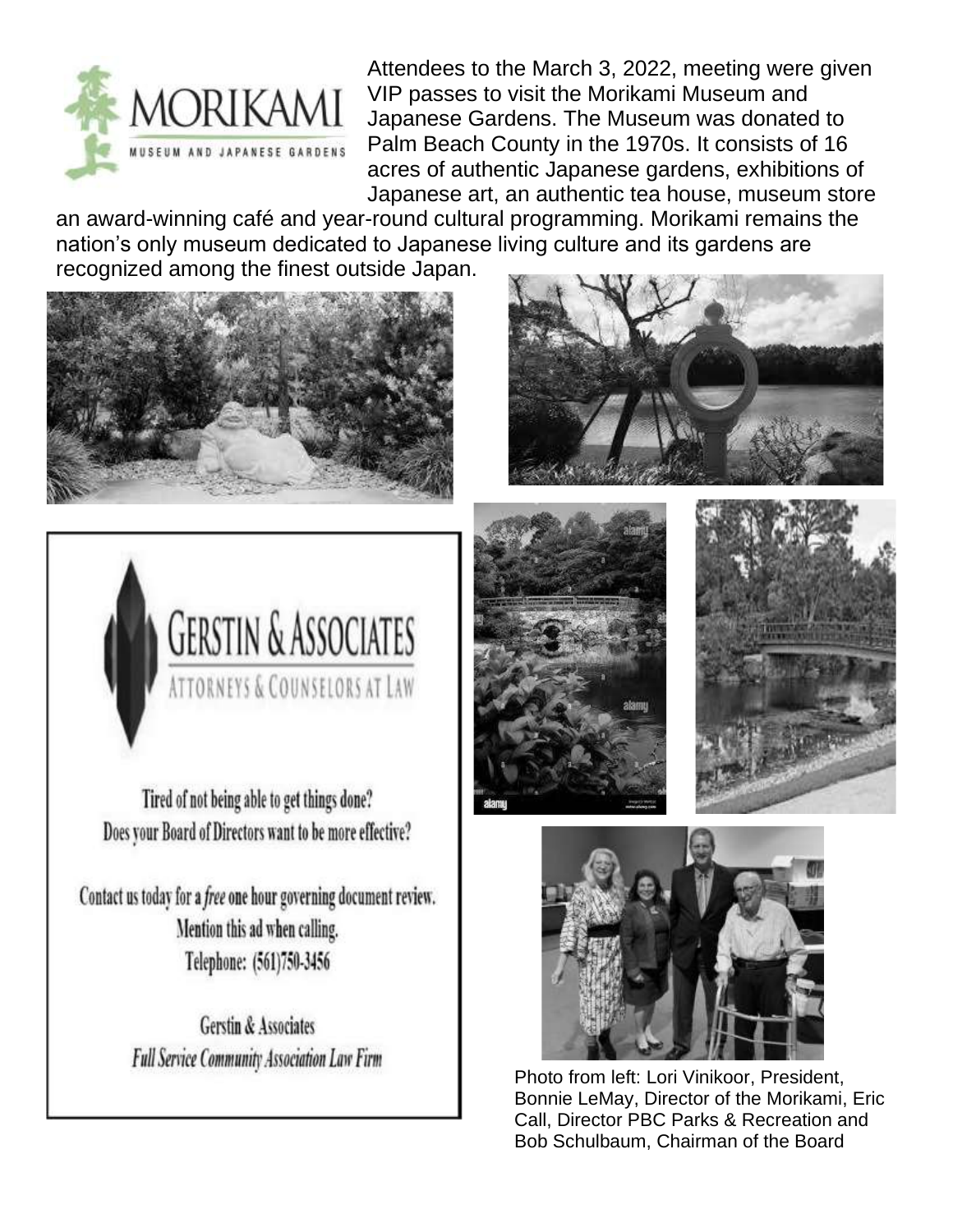# **BrightView Landscape Services**

### How can we help? Let'sbuild a plan that worksfor you.



#### **Increased Property Value**

Your community's landscape drives the value of your homes and thereputation of your community. Partneringwith the team that has the experience. expertise and resources todeliver to your expectations is key.

#### **Local Presence**

King's Point . Lexington Club Azura **HOA**• GrandeOrchid Estates

#### **Michael Lashbrook**

954908 0645 · Michael.Lashbrook@brightview.com

www.brightview.com

#### Community **ADT Association** Program

## The 1<sup>st</sup> Choice in Security for **Community Associations! Specializing in Bulk Agreements**

24/7 Monitoring & Service with Over 145 Years of Experience in Security

World Class, Concierge-style Customer Care from our Dedicated Team

### 954-290-7576 - 800-878-7806

www.adt.com/community-associations





State License EF 0001121

#### **AMERICA'S #1 RESIDENTIAL ASSOCIATION TECHNOLOGIES**



America's Most Advanced Association and Property Management Technology for Managing Resident Requests, Questions and Information

VISIT OUR WEBSITE FOR MORE INFO.: WWW.SHIELDGROUPTECH.COM/RESID **ENTIAL** 





Powerful Technology that Helps Secure the Safety & Property of HOA Residents

**SHIELD GROUP** 

**ASSOCIATION BANKING** 





**VP ASSOCIATION SERVICES RELATIONS OF MANAGER.** 561-209-7166 | jolson@my100bank.com 500 Australian Avenue | West Palm Beach, FL 33401 " Al lase on subject to credit approve and property eliphility rectricitens.

Certrie transaction (ive, Emittelian: and requirements may apply. Anti-r to

MY100BANK.COM | A Home BancShares Company

#### **Association Loans:**"

- . No Personal Guarantees
- . No Liens Placed on Units
- . Low Closing Costs
- · Competitive Rates
- · Lines of Credit to Fund Wind Storm Deductibles
- . Loans for Repairs and Improvements
- · Insurance Premium Financing

#### **Lockbox Services:**

- · Automatic Exception Processing
- · Interest on Interest on Association
- NOW and Money Market Accounts
- · Complete Online Interface
- · Online Payments Accepted





Jennifer Olson, LCAM

product terres and conditions or see Basii for details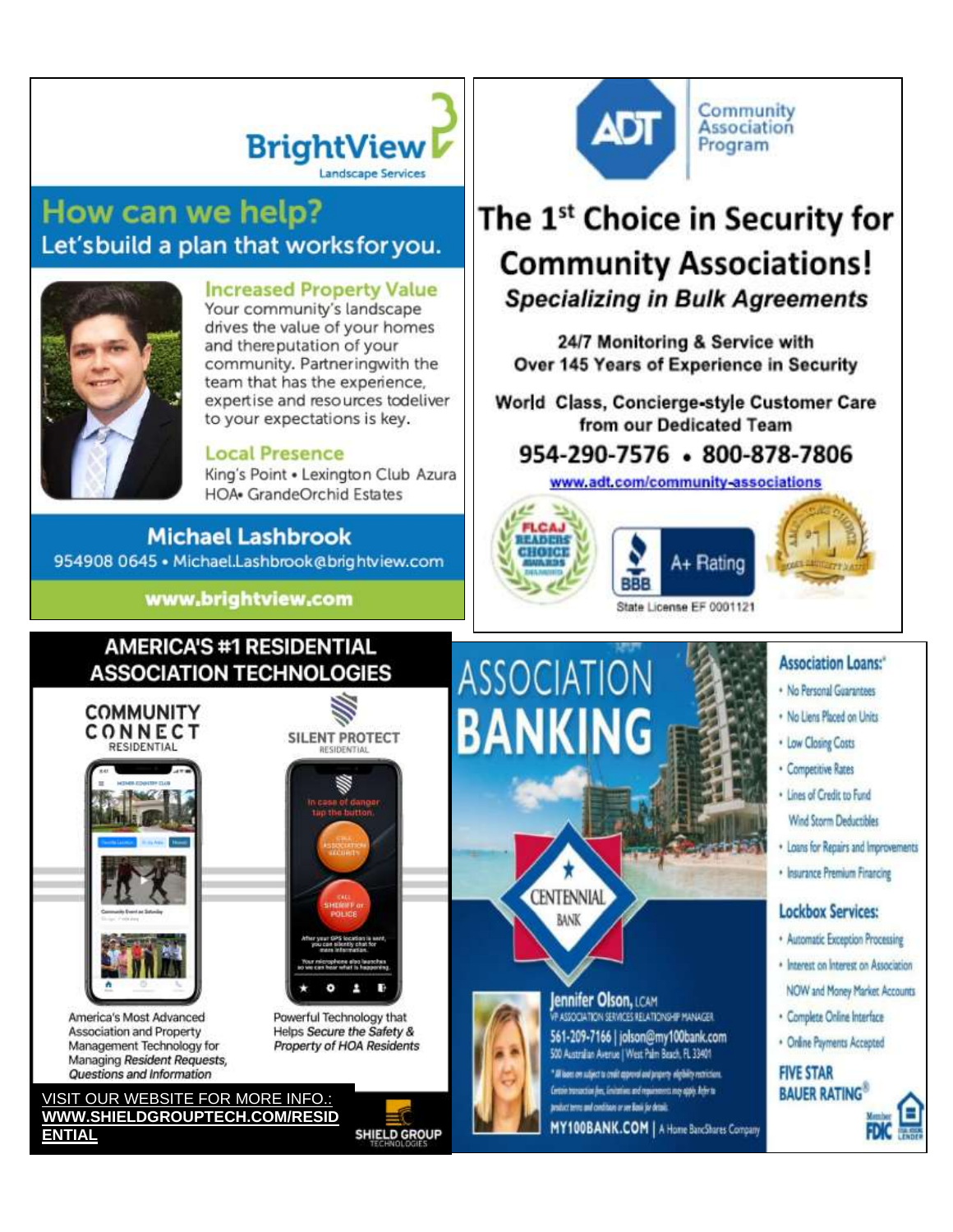### **Alliance Works for Its Member Communities**



The Alliance facilitated negotiations between member community "Waterways" and the Department of Transportation to install fencing and shrubs on land cleared of nonnative vegetation during a Turnpike project.

 The Alliance assists schools and non-profit organizations that serve less fortunate members of our community. Several years ago, the Alliance "adopted" Orchard View Elementary School to help the underprivileged. Photo: this month Orchard View received a donation from the Alliance. From left are Ambassador to the school Harvey Arnold, Secretary Carol Klausner, Vice President Norma Arnold, and Orchard View Principal Danielle Garcia and Assistant Principal Dawn Sarnelli.





The Alliance worked with the Palm Beach County Engineering Department to eliminate traffic backup caused by traffic light timing problems on Lyons Road.

Upcoming issues of the Alliance Connection will be reporting on the following:

- Proposed CMR "Commerce" designation for the Urban/Suburban Tier and Agricultural Reserve Tier (similar to "light Industrial" land use).
- New preserve requirements for the CMR designation in the AGR Tier.
- Proposed increased housing density in the Agricultural Reserve.
- Changes in Planned Unit Development requirements in the AGR Tier.
- Commercial node of the Terra Nova development.
- Coastal High Hazard Area Map Amendments.
- Proposed Storage/car wash/restaurant on Big Apple Bazaar site.